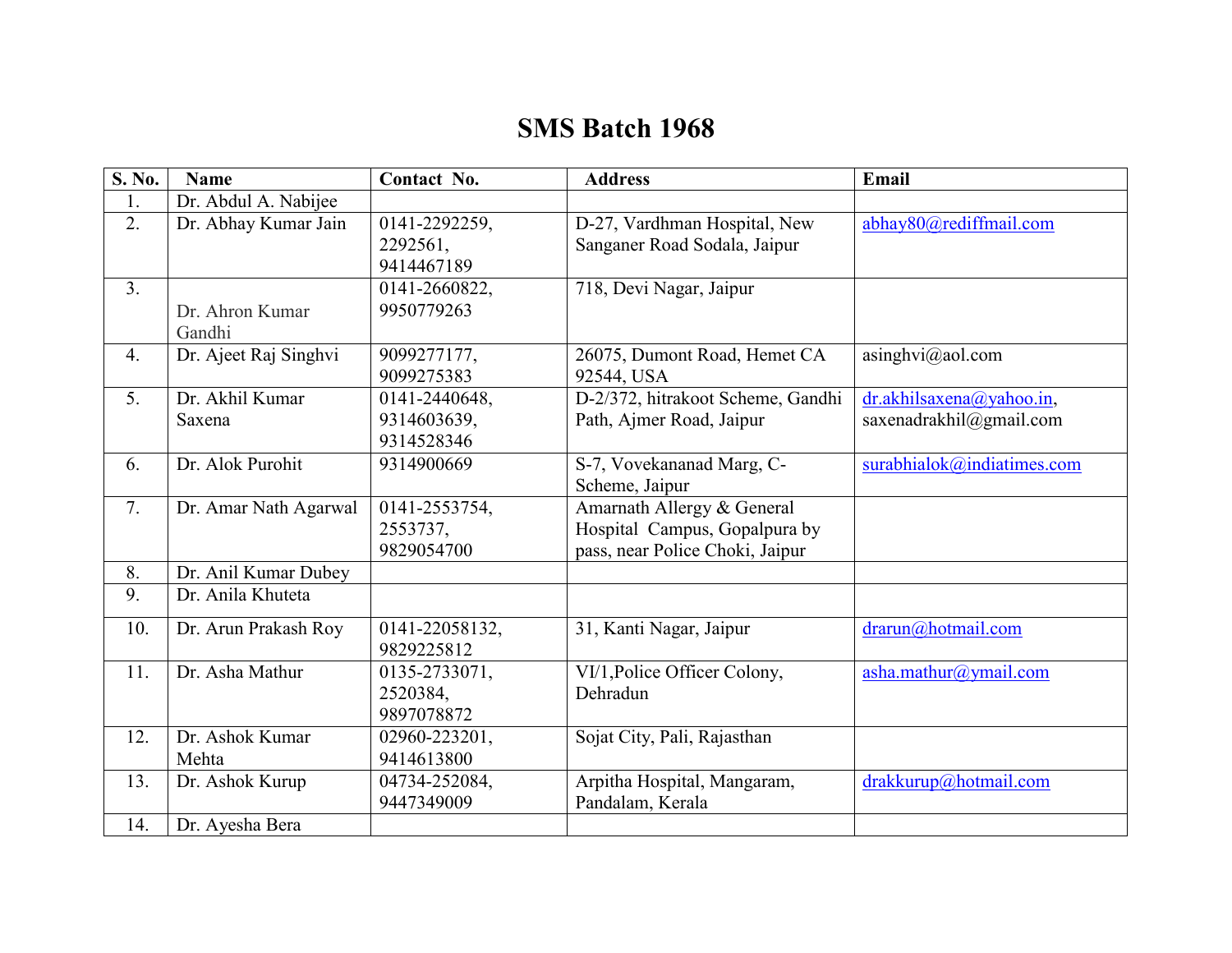| 15. | Dr. Bajrang Singh      | 0296250077,    | Sekhawat Orthopaedic Centre,      | vrbumru@yahoo.com   |
|-----|------------------------|----------------|-----------------------------------|---------------------|
|     | Shekhawat              | 9414646077     | Banswara, Rajasthan               |                     |
| 16. | Dr. Bal Gangadhar      |                | P.O. Box 6123, Alaha Hospital,    |                     |
|     | Sharma                 |                | Houn, Libra                       |                     |
| 17. | Dr. Banwari Shanker    | 01438-222107,  | Bhagat Singh Colony, Jhilai Road, |                     |
|     | Sharma                 | 9414348107     | Niwai Tonk, Rajasthan             |                     |
| 18. | Dr. Bhawar Singh       | 0141-235222,   | Plot No. 17, Shiv Raj Niketan,    |                     |
|     | Yadav                  | 2310870,       | Gautam Marg, Vaishali Nagar,      |                     |
|     |                        | 9414055022     | Jaipur                            |                     |
| 19. | Dr. Boran Chatterji    | 9413476888,    | Inside Chomu House, Gulab Path,   |                     |
|     |                        | 0141-2382824   | C-Scheme, Jaipur                  |                     |
| 20. | Dr. Brij Mohan Modi    | 0141-2295266,  | A-5, Viswamitra Marg, Shayam      |                     |
|     |                        | 9414065473     | Nagar, Jaipur                     |                     |
| 21. | Dr. Brij Sunder Sharma | 0141-2710038,  | S.B-170, Bapu Nagar, Jaipur       | sb 170@yahoo.com    |
|     |                        | 2550709,       |                                   |                     |
|     |                        | 9414073709     |                                   |                     |
| 22. | Dr. Briendra Kumar     | 00966507141034 | Riyadh Central Hospital, Kingdom  |                     |
|     | Singhal                |                | of Saudi Arab                     |                     |
| 23. | Dr. Budhi Prakash Nag  | 0141-2710703,  | D-174, Moti Marg, Bapu Nagar,     | drbpnag(a)gmail.com |
|     |                        | 9828087246     | Jaipur                            |                     |
| 24. | Dr. Chand Mal Agarwal  | 0141-2785814,  | 52/32, Shipra Path, Near          |                     |
|     |                        | 9829275649     | Technology Park, Man Sarover,     |                     |
|     |                        |                | Jaipur                            |                     |
| 25. | Dr. Chandra Kant       | 0141-2784223,  | 70/28, Paliwal Way, Patel Marg,   |                     |
|     | Paliwal                | 0141-3248785,  | Mansarover, Jaipur                |                     |
|     |                        | 9829378223     |                                   |                     |
| 26. | Dr. Chandra Gopal      |                |                                   |                     |
|     | Bohra                  |                |                                   |                     |
| 27. | Dr. Chet Ram           |                |                                   |                     |
| 28. | Dr. Dalip Kumar        | 01634-221066,  | Street No. 2, Circular Road,      |                     |
|     | Choudhary              | 9463857216     | Abohar, Punjab                    |                     |
| 29. | Dr. Damodar Gupta      | 0141-2222109,  | F-121, F-125, Panchsheel Marg     |                     |
|     |                        | 9414063815     | CScheme, Jaipur                   |                     |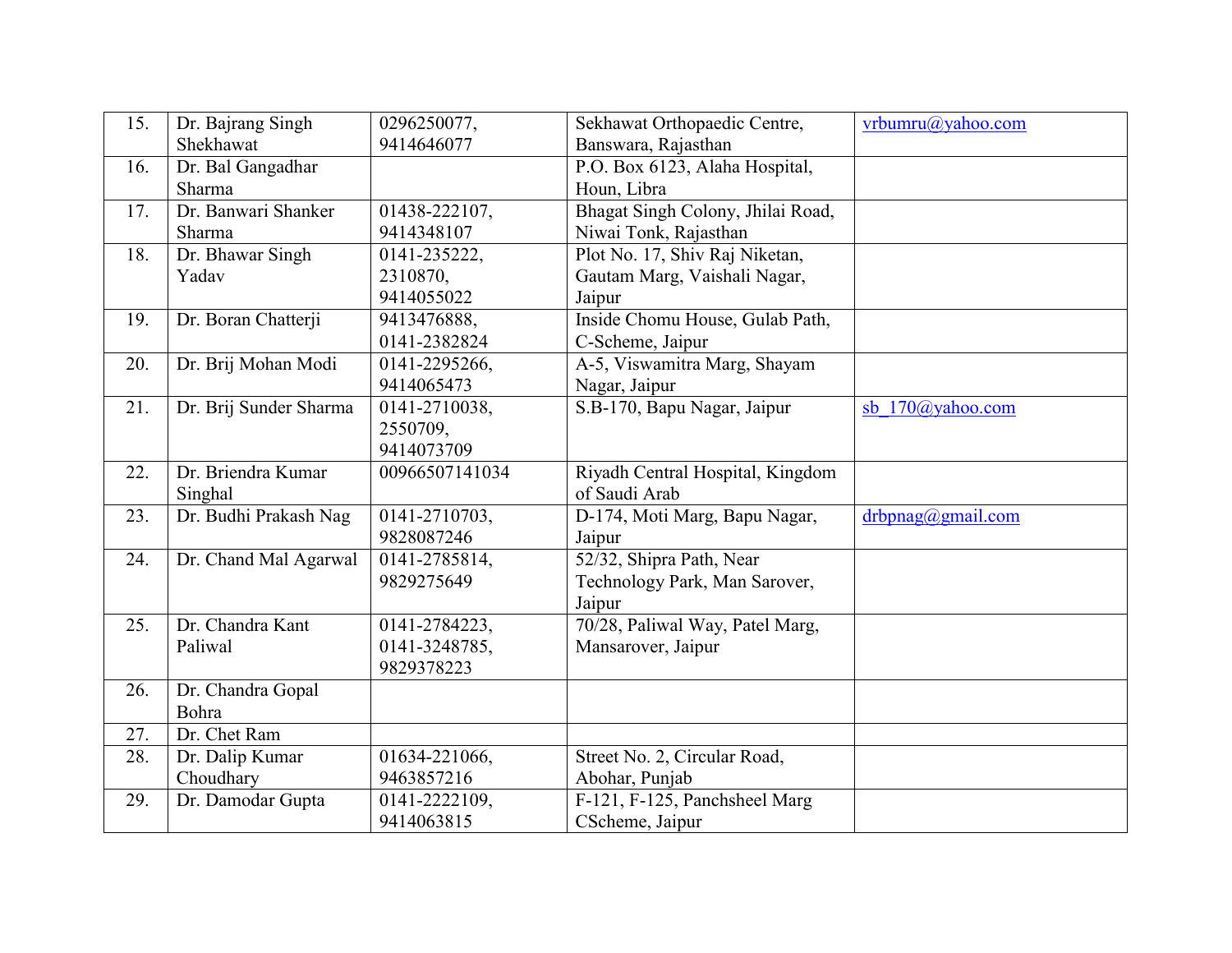| 30. | Dr. Devendra Mohan       | 0294-2419541,   | D-25, M.B. Govt. Hospital           | dr.d.m.mathur@gmail.com  |
|-----|--------------------------|-----------------|-------------------------------------|--------------------------|
|     | Mathur                   | 2528811,        | Campus, Udaipur                     |                          |
|     |                          | 9829091196      | B-32, Vasundra Colony, Gopal        |                          |
|     |                          |                 | pura Crossing, Tonk Road, Jaipur    |                          |
| 31. | Dr. Devendra Singh       |                 |                                     |                          |
| 32. | Dr. Dinesh Jindal        | 0141-2521212,   | B-51, Hari Marg, Malviya Nagar,     | dineshjindel@yahoo.co.in |
|     |                          | 2521607,        | Jaipur                              |                          |
|     |                          | 2521005,        |                                     |                          |
|     |                          | 9829213212      |                                     |                          |
| 33. | Dr. Dinesh Chandra       | 9829056099,     | D-712, Park Avenue Road, Malviya    | drdineshmatur@yahoo.com  |
|     | Mathur                   | 9829061176      | Nagar, Jaipur                       |                          |
| 34. | Dr. Fateh Singh          | 00442476276045, | 8, Deanston Croft, Wals Grave,      | fatji@hotmail.com        |
|     | Shekhawat                | 00442476965892, | Coventry, UK                        |                          |
|     |                          | 00447931550662  |                                     |                          |
| 35. | Dr. Ganpat Swaroop       | 0141-2399407,   | 20/133, Kavery Path, Man Sarover,   |                          |
|     | Chowdhary                | 9829533443      | Jaipur                              |                          |
| 36. | Dr. Geeta Pramod         | 9425314701,     | 46, Panchwari, Janki Nagar, Indore, |                          |
|     | Sharma                   | 07312474847     | M.P.                                |                          |
| 37. | Dr. Geeta Venkat         | 949-364-3551    | 26732, Crown Valley, Parkway Site   | gvenkatmd@sbcglobal.net  |
|     |                          |                 | 431, Mission, Viejo, California,    | geevan@cox.net           |
|     |                          |                 | <b>USA</b>                          |                          |
| 38. | Dr. Girdhari Lal Rajoria | 9414028971      | 218, Himmat Nagar, Gopalpura        |                          |
|     |                          |                 | turn, Tonk, Road                    |                          |
| 39. | Dr. Gopal Lal Verma      | 0744-2327002,   | A-53, Nehru Nagar, Jaipur           | $pncmck(a)$ yahoo.co.in  |
|     |                          | 0744-450996,    | K.R-204, MBS Hospital Campus,       |                          |
|     |                          | 9414179990      | Kota                                |                          |
| 40. | Dr.Gori Sankar Yadav     | 9950073903      | Dr. Gandhi Allergy Hospital, Near   |                          |
|     |                          |                 | Govt. Hospital, Bheror, Alwar       |                          |
| 41. | Dr. Govind Prasad        |                 |                                     |                          |
|     | Sharma                   |                 |                                     |                          |
| 42. | Dr. Govind Ram           | 9810437028,     | Sector C Pocket 9, 9297, Vasant     | govind bhilwar@yahoo.com |
|     |                          | 9818490666,     | Kunj, New Delhi                     |                          |
|     |                          | 011-26124030    |                                     |                          |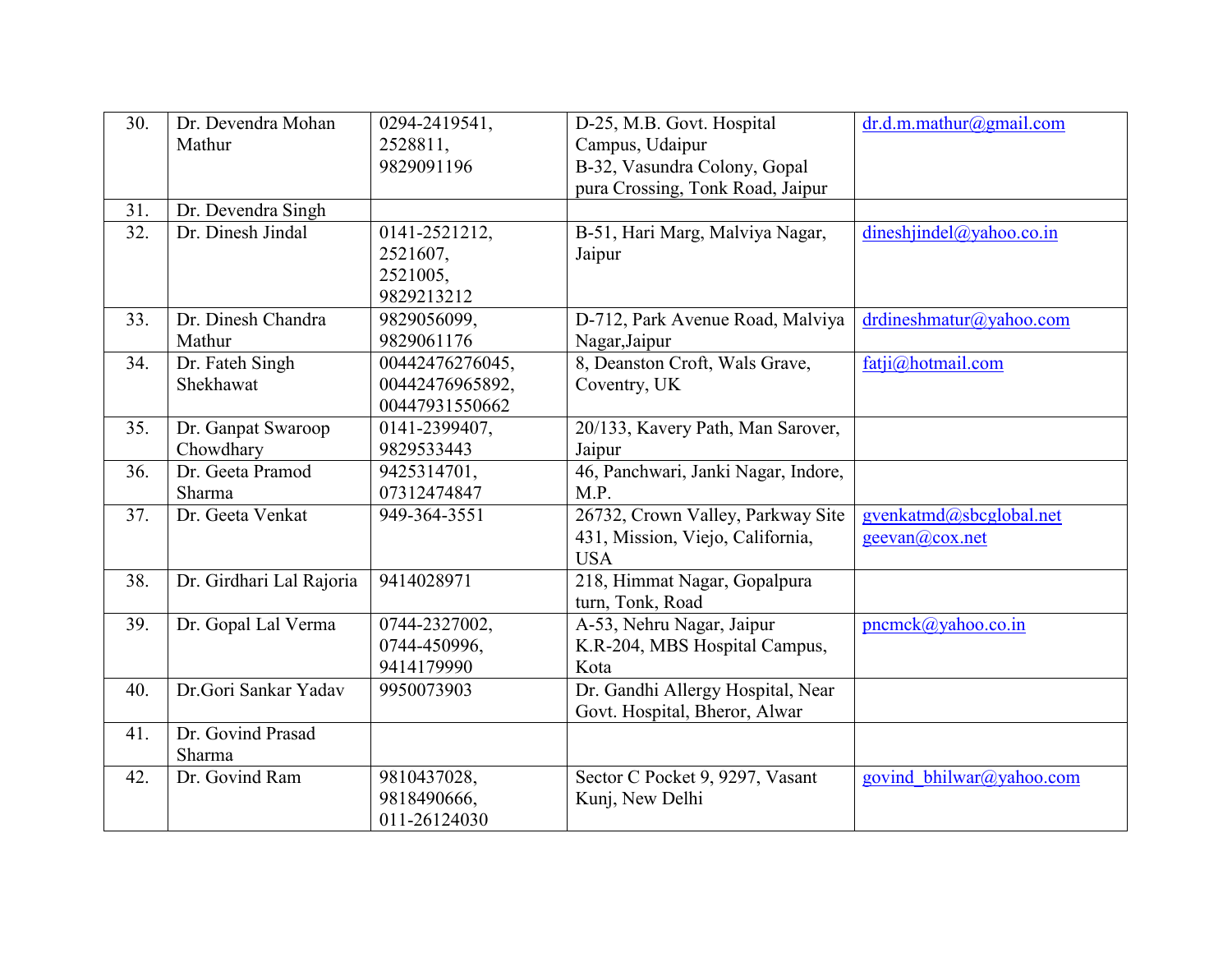| 43. | Dr. Gunjan Singh<br>Shekhawat |               |                                    |                                |
|-----|-------------------------------|---------------|------------------------------------|--------------------------------|
| 44. | Dr. Gyansingh                 | 01552-269027, | Near Bus Stand Hanumangarh         |                                |
|     | Shekhawat                     | 9414875901    | Junction, Rajasthan                |                                |
| 45. | Dr. Hari Mohan Sharma         | 9928444830    | 1-M-24, Vigyan Nagar, Kota         |                                |
| 46. | DrHanuman Sharan              | 0144-2330011, | Madhu Shree Niwas, 3 kh-4 ka       |                                |
|     | Mathur                        | 9414016257    | pass, Manu Marg, Housing Board,    |                                |
|     |                               |               | Partap Nagar, Alwar                |                                |
| 47. | Dr. Happy Soni (Verma)        |               |                                    | mikasa1215@yahoo.com           |
| 48. | Dr. Hari Om Ballabh           | 0141-2578113, | 514, Sahiwala House, Chobiyo ki    | sapan bomb@yahoo.com           |
|     | Bomb                          |               | Gali, Hanumanji Ka Rasta, Tripolia | hariombomb@yahoo.com           |
|     |                               |               | <b>Bazar</b>                       |                                |
| 49. | Dr. Hari Prasad Sharma        | 9414074240    | C-15, Netaji Subash Nagar-1,       |                                |
|     |                               |               | Kiasan Marh, Tonk Road, Jaipur     |                                |
| 50. | Dr. Harish Kumar              | 9829395578    | Harish Bapna C/o Jyoti Bapna,      |                                |
|     | Bapna                         |               | Bapna Lane, Sirohi, Rajasthan      |                                |
| 51. | Dr. Harsh Vardhan Vora        | 0141-2301932, | E-92, Sai Sadan, Shatri Nagar,     |                                |
|     |                               | 9414258003    | Jaipur                             |                                |
| 52. | Dr. Hiroo Mandnani            |               |                                    |                                |
|     | (Kapoor)                      |               |                                    |                                |
| 53. | Dr. Indu Garg (Kabra)         | 0141-2560161, | Camberell, Teen Murty, 1 Narain    | medicure@datainfosys.net       |
|     |                               | 9829062626    | Singh Road, Jaipur                 |                                |
| 54. | Dr. Indu Saxena               | 0141-2616790, | B-5, Janta Colony, Jaipur          | induvp77@yahoo.com             |
|     | (Sharma)                      | 9351791374,   |                                    |                                |
|     |                               | 9829090756    |                                    |                                |
| 55. | Dr. Jagdish Prasad            | 0141-2750243, | A-17, Indra Prasth Colony, Modal   | agrawal $03\omega$ yahoo.co.in |
|     | Agarwal                       | 9414424433    | Town Malviye Nagar, Jaipur         |                                |
| 56. | Dr. Jagdish Prasad Garg       | 05642-221264, | Hospital Road, Dholpur, Rajasthan  |                                |
|     |                               | 9414026832    |                                    |                                |
| 57. | Dr. Jagdish Prasad            | 9950833922,   | 22, Shivaji Marg, Digii House,     |                                |
|     | (Golu)                        | 0141-2360503  | Jaipur                             |                                |
| 58. | Dr. Jaishree Purkayastha      | 0141-2701742, | D-117, Krishna Marg, Sewar Area,   |                                |
|     |                               | 9829469794    | Bapu Nagar, Jaipur                 |                                |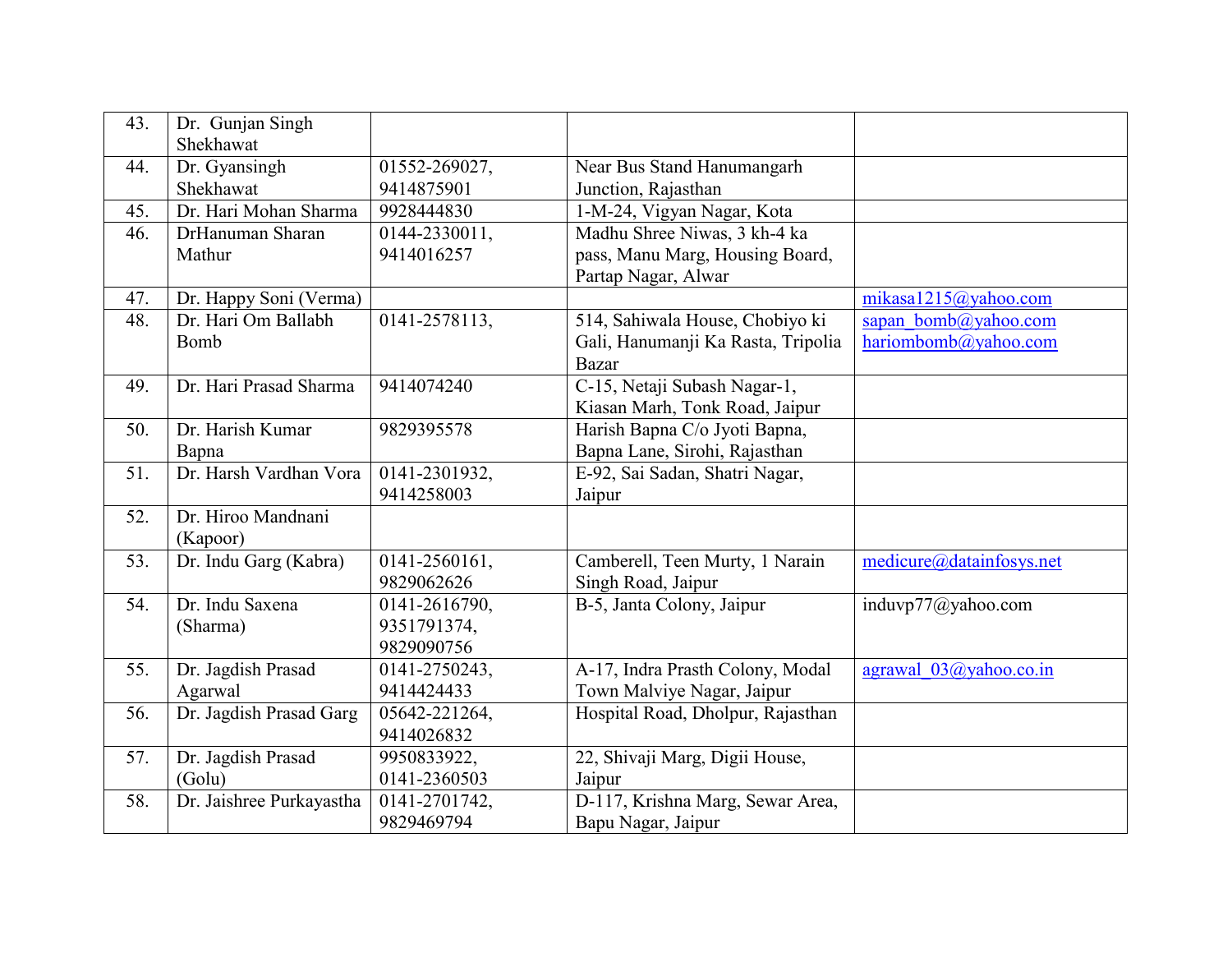| 59.               | Dr. Janki Devi          | 0141-2520822, | C-29, Hari Marg, Malviya Nagar,   |                            |
|-------------------|-------------------------|---------------|-----------------------------------|----------------------------|
|                   |                         | 9928163307    | Jaipur                            |                            |
| 60.               | Dr. Jugal Kishore Kabra | 0141-2560161, | Camberwell, Teen Murty 1- Narain  | medicure@datainfosys.net   |
|                   |                         | 9829062626    | Singh Road, Jaipur                |                            |
| 61.               | Dr. Jyotsana Bharadwaj  | 630-325-2301, | 237, Weather Hill Drive,          | Josha $11@$ yahoo.com      |
|                   | (Sharma)                | 630-699-1033  | Willowbrook, USA                  |                            |
| 62.               | Dr. Kamlesh Ojha        |               |                                   |                            |
| $\overline{63}$ . | Dr. Kanti Dhandoria     | 0141-2520532  | A-217, Shivand Marg, Malviya      |                            |
|                   |                         |               | Nagar, Jaipur                     |                            |
| 64.               | Dr.Kishan Singh         |               |                                   |                            |
|                   | Rathore                 |               |                                   |                            |
| 65.               | Dr. Kulwant Singh       |               |                                   |                            |
|                   | Yadav                   |               |                                   |                            |
| 66.               | Dr. Laxmi Narian Gupta  | 01492-221850, | Deepak Medical Hall, Kherely      |                            |
|                   |                         | 9414793565    | Ganj, Alwar, Rajasthan            |                            |
| 67.               | Dr.Madan Mohan Bansal   | 0141-2523333, | E-2, Pradhan Marg, Malviya Nagar, | doctormmbansal@yahoo.com   |
|                   |                         | 9314800333    | Jaipur                            |                            |
| 68.               | Dr. Madhu (Dara)        | 011-26680636, | A-26 Shivalik Near Malviya Nagar, | mc $esi@yahoo.co.uk$       |
|                   | Choudhary               | 9212082244,   | New Delhi                         |                            |
|                   |                         | 9999621104    |                                   |                            |
| 69.               | Dr. Mahveer Prasad Jain |               |                                   |                            |
| 70.               | Dr. Mahveer Prasad      | 0141-2395876, | 3/68, Agarwal Farm, S.F.S.        |                            |
|                   | Shah                    | 9928855000    | Mansarover, Jaipur                |                            |
| 71.               | Dr. Mahendra Pal Singh  | 02673-246826, | Neelam Society, Dahod, Gujarat    | mahendrapal1@yaoo.com      |
|                   |                         | 9426575826    |                                   |                            |
| 72.               | Dr. Maheshwer Dayal     |               |                                   |                            |
|                   | Choudhary               |               |                                   |                            |
| 73.               | Dr. Manju Bansal        | 0141-252333,  | E-2, Pradhan Marg, Malviya Nagar, | doctormmbansal@yahoo.com   |
|                   | (Shah)                  | 9314800333    | Jaipur                            |                            |
| 74.               | Dr. Man Mathur          | 0744-2433535, | B-20 Indira Colony, Opp Hospital, | $dr$ .manumathur@gmail.com |
|                   |                         | 9829072116    | Jhalwar, Rajasthan                |                            |
|                   |                         | 9414929608    | B-203 Ashirwad Vaibhav            |                            |
|                   |                         |               | Apartment, Indra Vihar, Talwandi, |                            |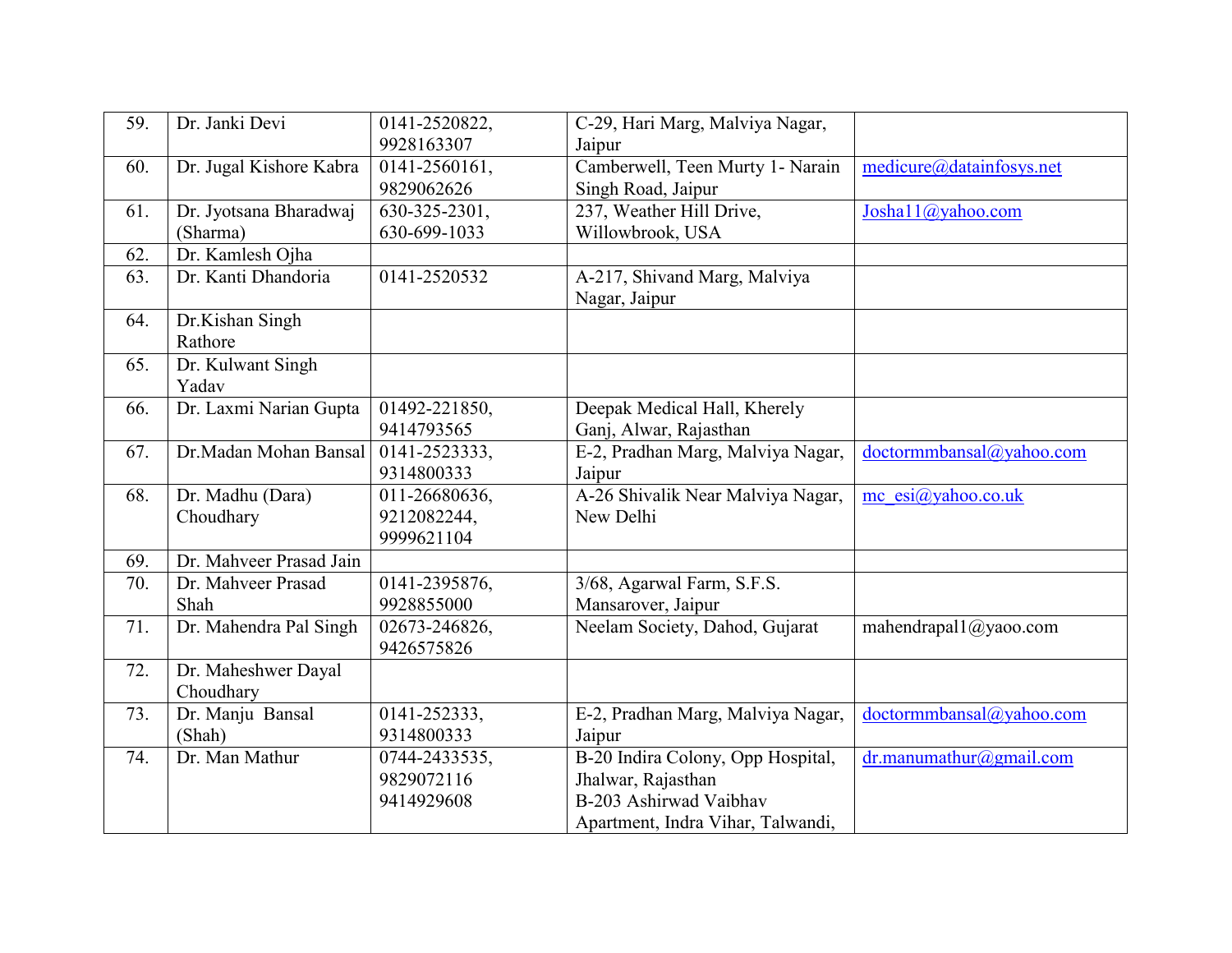|                   |                                 |                                              | Kota                                                                             |                                                      |
|-------------------|---------------------------------|----------------------------------------------|----------------------------------------------------------------------------------|------------------------------------------------------|
| 75.               | Dr. Meera Yadav                 | 9911042872,                                  | Sharanpur, U.P.                                                                  |                                                      |
| 76.               | Dr. Mira Khilani<br>(Notani)    | 9998040504,<br>9004490523                    | C-403, Samarjya Complex Fateh<br>Ganj, Baroda                                    | $i$ inotani $(a)$ gmail.com                          |
| 77.               | Dr. Mohan Lal Tank              | 9829048558                                   | 34, Gangwal Park, Behind Main<br>Boys Hostel, SMS Medical<br>College, Jaipur     |                                                      |
| 78.               | Dr. Mohan Dev Saini             |                                              | Hoshiar pur, Punjab                                                              |                                                      |
| 79.               | DrMohd. Khalid<br>Hussain Khan  |                                              |                                                                                  |                                                      |
| 80.               | Dr. Mridula<br>Kulshreshtha     | 9352419819                                   | 4/158, Malviya Nagar, Jaipur                                                     | $d$ rmridulakuls@gmail.com                           |
| 81.               | Dr. Mukat Chandra<br>Garg       | 011-45521990,<br>011-25268461,<br>9871659213 | D-8, Nav Bharat App, Paschim<br>Vihar, New Delhi                                 |                                                      |
| 82.               | Dr. Murli Manhoar Puri          | Death 31-1-2010                              | May God grant peace to your soul                                                 |                                                      |
| 83.               | Dr. Nand Kishore Soni           | 9414937421,<br>0744-2440008                  | Sunadan Vatika, Near New Piost<br>Office Road, Bhim Mandi Kota<br>Junction, Kota |                                                      |
| 84.               | Dr. Narain Kumar<br>Rupani      | 0141-2616784,<br>9829097130                  | 497, Arti Nursing Home, Bees (20)<br>Dukan, Adarsh Nagar, Jaipur                 | narain1949@yahoo.com                                 |
| 85.               | Dr. Narendra Kumar<br>Mohanpura | 01586220142,<br>9414864570                   | Old Sikar Bus Stand Near Vinyak<br>Complex, Kuchamna City, Nagaur,<br>Rajasthan  |                                                      |
| 86.               | Dr. Narendra Kumar<br>Vasishth  | 0141-2709129,<br>9829058129                  | D-108, Lal Kothi Marg, Bapu<br>Nagar, Jaipur                                     |                                                      |
| 87.               | Dr. Naveen Saxena               | 0744-2427707,<br>9828137707                  | 85-A, Talwandi, Kota, Rajasthan                                                  | docnaveensaxena@gmail.com<br>drmeerasaxena@gmail.com |
| 88.               | Dr. Neel Kamal Mathur           |                                              | Sukhi Jeewan Apartment, Ajmer<br>Road, Jaipur                                    |                                                      |
| 89.               | Dr. Nirmala J. Gohil            |                                              |                                                                                  |                                                      |
| $\overline{90}$ . | Dr. Om Prakash Pareek           |                                              |                                                                                  |                                                      |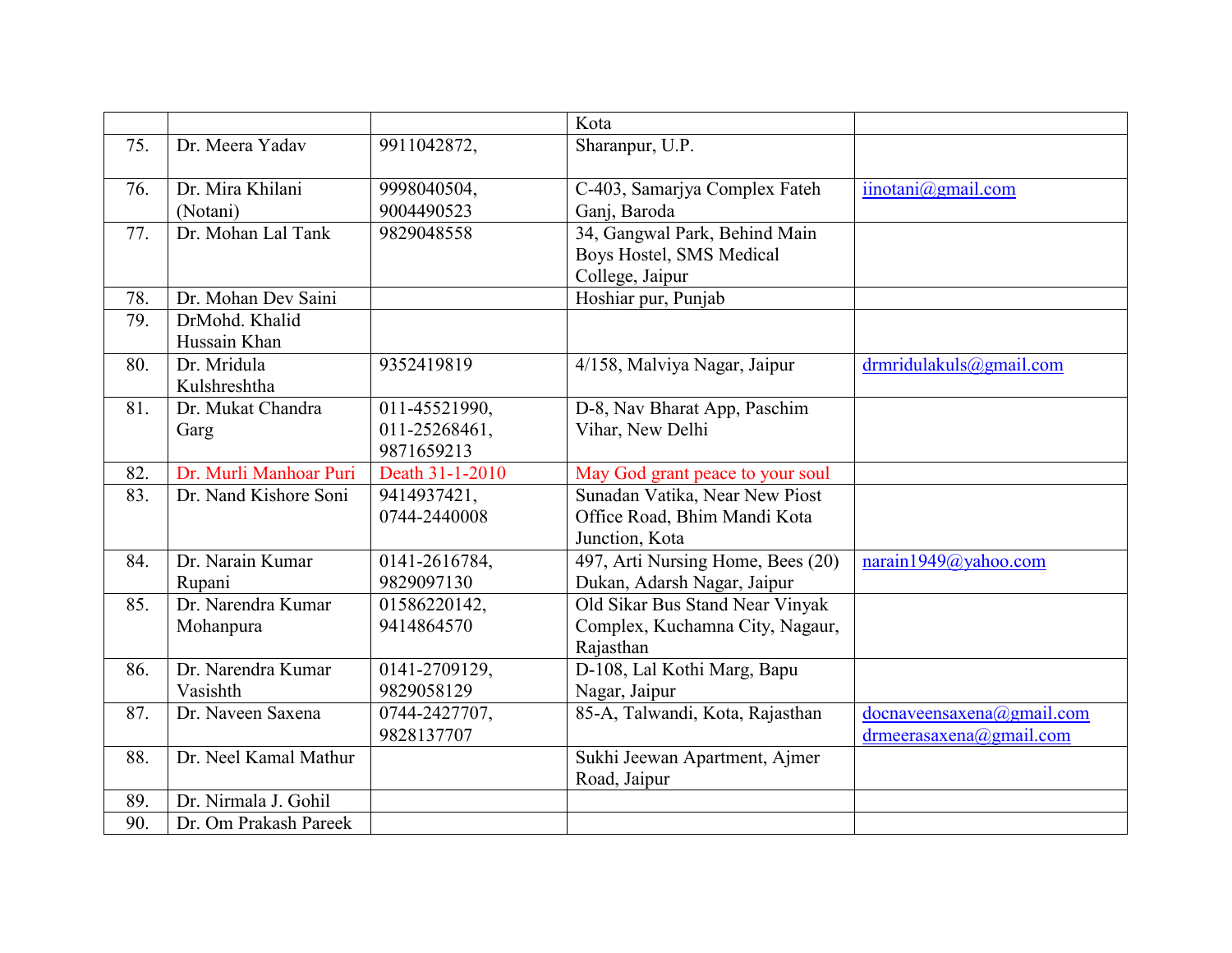| 91.  | Dr. Prakash Mohan       | 0141-2280681, | B-55, Kailash Marg, Subhash         |                                |
|------|-------------------------|---------------|-------------------------------------|--------------------------------|
|      | Gupta                   | 9799902000    | Nagar, Near TB Hospital, Jaipur     |                                |
| 92.  | Dr. Pramod Kumar        | 0141-6451357, | 3/213, Malviya Nagar, Jaipur        |                                |
|      | Jerath                  | 9214504782    |                                     |                                |
| 93.  | Dr. Prasanna Mal Betala | 0731-2403031, | Clinic Betla Complex, 11 Usha       | prasanna. betala@gmail.com     |
|      |                         | 9302123940    | Ganj, Chavani, 305-A, B.C.M. City   |                                |
|      |                         | 9342331535    | Navlakha Chauraha, A.B. Road,       |                                |
|      |                         |               | Indore                              |                                |
| 94.  | Dr. Prem Lata Jain      | 0512-2503166, | 117/0/415-A Geeta Nagar, Kanpur     | nishantijain ajmera@hotmail.co |
|      |                         | 9839032593    |                                     | $\underline{\mathbf{m}}$       |
| 95.  | Dr. Prem Lata Singhal   | 0141-2208242, | E-63, Shastri Nagar, Jaipur         |                                |
|      |                         | 9414708721    |                                     |                                |
| 96.  | Dr. Prem Shekhawat      |               |                                     |                                |
| 97.  | Dr. Pushpa Khetan       |               | 410, Old Court, House Road, Man     |                                |
|      |                         |               | Hassil Hills, New Hyde Park, New    |                                |
|      |                         |               | York                                |                                |
| 98.  | Dr. Rahul Kumar         | 0141-2360379, | 11, Vevekanand Road C-Scheme,       | drrahulsharma11@yahoo.com      |
|      | Sharma                  | 2360369,      | Jaipur                              | ushaacharya@ymail.com          |
|      |                         | 9829060379    |                                     |                                |
| 99.  | Dr. Raj Rani Agrwal     | 9717422500    | B-4/8, Phase II, Ashok Vihar, Delhi |                                |
| 100. | Dr. Rajeev Kumar        |               | Bombay Hospital Qrts, 12 Mrine      |                                |
|      | Sharma                  |               | lines, Mumbai                       |                                |
| 101. | Dr. Rajeev Mundel       |               |                                     |                                |
| 102. | Dr. Rajendra Bishnoi    |               |                                     |                                |
| 103. | Dr. Rajendra Singh      | 0141-2601690, | B-2, Mental Hospital Road, Govind   |                                |
|      | Choudhary               | 9829163152    | Marg, Raja Park, Jaipur             |                                |
| 104. | Dr. Rajendra Singh      | 9829270981    | 3/89, Malviya Nagar, Jaipur         |                                |
|      | Rajawat                 |               |                                     |                                |
| 105. | Dr. Rajesh Bohra        | 0141-2710621, | D-4, Ganesh Marg, Bapu Nagar,       |                                |
|      |                         | 9928512077    | Jaipur                              |                                |
| 106. | Dr. Rajesh Jerath       | 011-26101415, | DDA (SPS) Flat No. 203, Sector      |                                |
|      |                         | 9818512245    | 22, New Delhi                       |                                |
| 107. | Dr. Rajesh Kumar        |               |                                     |                                |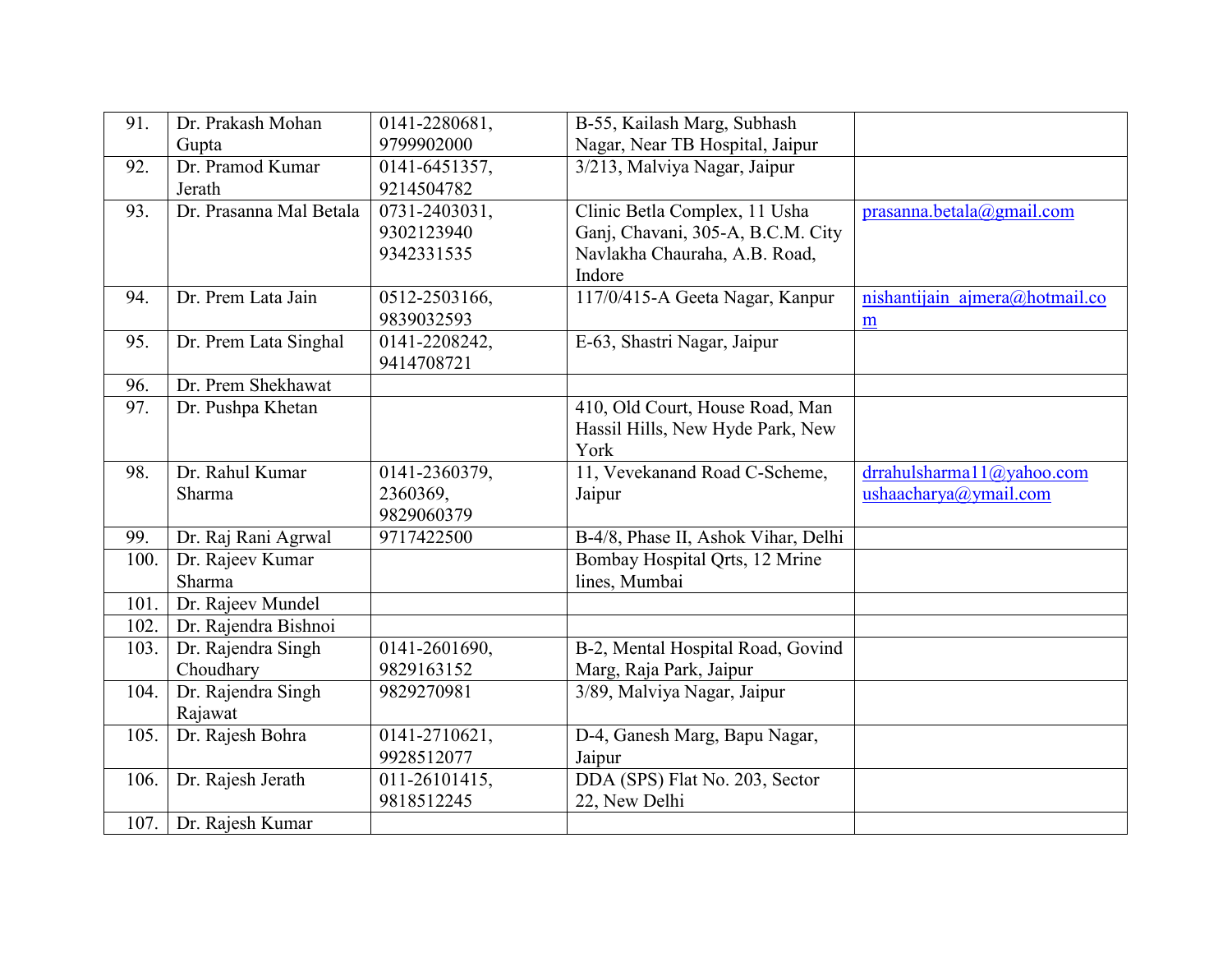|      | <b>Battar</b>                              |                                              |                                                                                         |                                        |
|------|--------------------------------------------|----------------------------------------------|-----------------------------------------------------------------------------------------|----------------------------------------|
| 108. | Dr. Rajni Asha<br>Vachhani (Balani)        | 079-32529188                                 | G-4, Madhav Asish Apartment,<br>Neharu Park, Vastrapur,<br>Ahmedabad                    |                                        |
| 109. | Dr. Rakesh Bhaegava                        | 0141-2520957,<br>9414072933                  | 47, Moji Colony, Pradhan Marg,<br>Malviya Nagar, Jaipur                                 | drrakeshbhargava@hotmail.com           |
| 110. | Dr. Ram Niwas Mahala                       | 01572-255271,<br>9414663527                  | 21/11 Madhyam Marg,<br>Manssarover, Jaipur, Near Saini<br>Mandir, Opp. SK College Sikar |                                        |
| 111. | Dr. Ramendr Prasad<br>Garg (Daddy)         | Death 19/11/2013                             | May God grant peace to your soul                                                        |                                        |
| 112. | Dr. Ramvatar N. Sharma                     | 022-25220165,<br>022-25258867,<br>9987119390 | 2-Vidya Road No. 4 Pestom Sagar,<br>G.M. Road, Chambur, Mumbai                          |                                        |
| 113. | Dr. Ramesh Chandra<br>Gupta                | 9799391160                                   | NIMS Medical College, Jaipur                                                            | guptabiochem@yahoo.com                 |
| 114. | Dr. Rameshchandra<br>Shah                  | 033-24071638,<br>9831176820,<br>9339144865   | Nipha Exports Pvt. Ltd. 17,<br>NB/NC, Block, New Alipur,<br>Kolkatta                    | nipha@niphaindia.com                   |
| 115. | Dr.Ramesh Chandra<br>Sharma                |                                              |                                                                                         |                                        |
| 116. | Dr. Rameshwar Dayal<br>Goyal               | 05644-223036,<br>9414877542                  | 306, Rajendra Nagar, Bhartpur                                                           |                                        |
| 117. | Dr. Ratna Samtani (Puja<br>Mamtani)        | 011-25553094,<br>9891751666                  | C-2/209, Ground Floor, Jank Puri,<br>New Delhi                                          | panks $081$ ( $\partial$ ) gmail.com   |
| 118. | Dr. Rita Ratan Mehrotra                    | 011-25555919,<br>9212736059                  | C-4E/11/138, Janakpuri, New Delhi                                                       | reetar2003@yahoo.com                   |
| 119. | Dr. Romesh Manbobh                         |                                              | 141 M.F.ST. Paul Road, Vacaas,<br>Mauritius                                             |                                        |
| 120. | Dr. Sakhawat Ali Baig                      |                                              |                                                                                         |                                        |
| 121. | Dr. Sandhya Srivastava<br>(Mahesh Punjabi) | 9414177046,<br>0744-2500767                  | Kota EYE Hospital, 88 Shakti<br>Nagar, Kota, Rajasthan                                  | kotaeye(a)gmail.com<br>kotaeye@dill.in |
| 122. | Dr. Sarala Kanta Teneja                    |                                              |                                                                                         |                                        |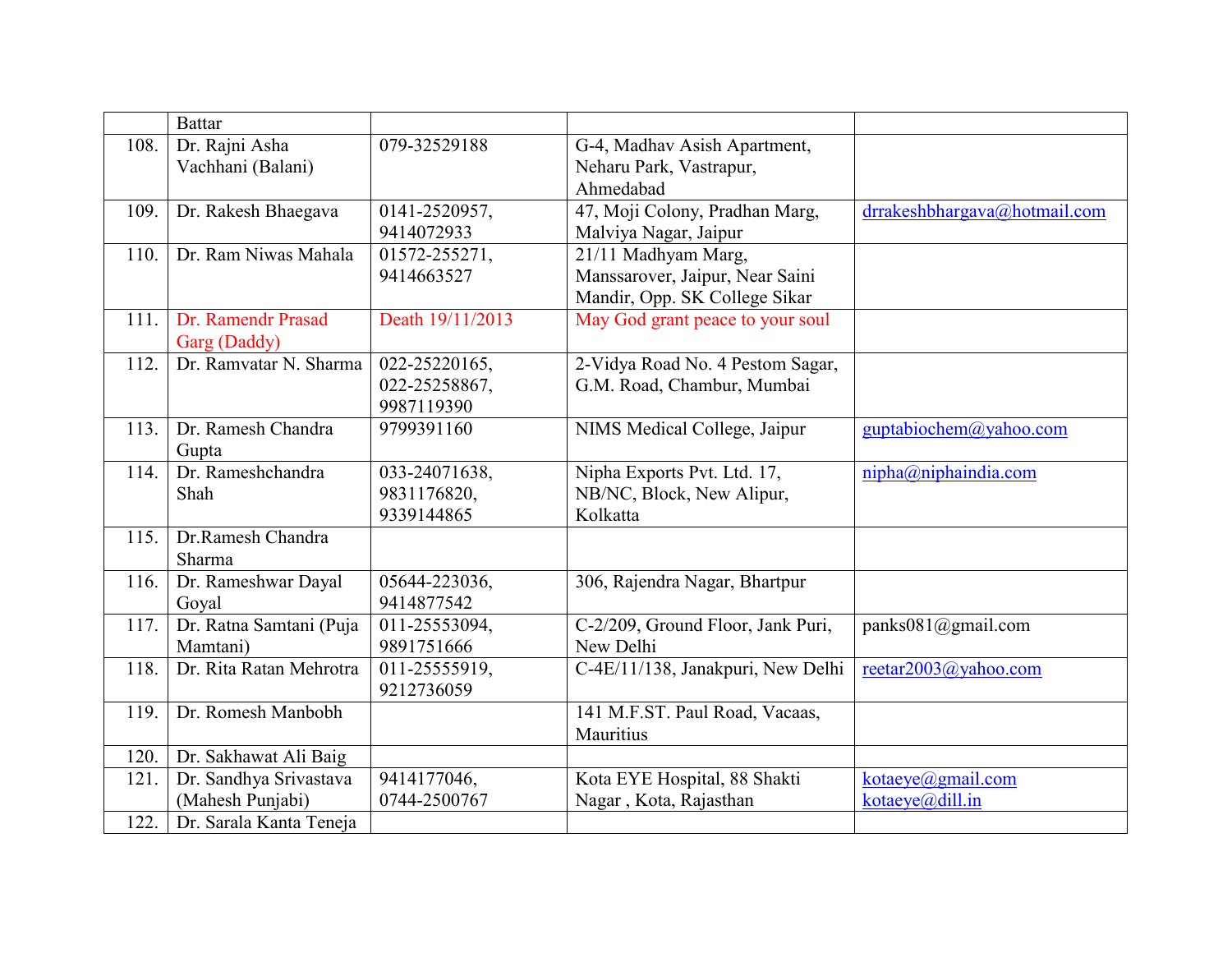| 123. | Dr. Saroj Bala Gulati    |                    |                                   |                                                           |
|------|--------------------------|--------------------|-----------------------------------|-----------------------------------------------------------|
| 124. | Dr. Saroj Bala Kumar     | 011-41555446,      | A-329, Defence Colony New Delhi   | drmalikvinod@rediffmail.com                               |
|      | (Malik)                  | 9211203093,        |                                   |                                                           |
|      |                          | 9910566966         |                                   |                                                           |
| 125. | Dr. Satinder Kaur Saluja | 0734-2513096,      | Saluja Nursing Home, Kothi Road,  | situsaluja@yahoo.co.in                                    |
|      |                          | 0734-2517093,      | Ujjain, MP                        |                                                           |
|      |                          | 9302233332         |                                   |                                                           |
| 126. | Dr. Satya Narin Kayal    | 0141-2653456,      | 4-SA-15, Jawahar Nagar, Jaipur    |                                                           |
|      |                          | 9351681208         |                                   |                                                           |
| 127. | Dr. Satya Narain         | 9827262018         | 215, Anant Nidhi, Jawahar, Marg   | $drsharmasn(a)$ yahoo.com                                 |
|      | Sharma (Suman)           |                    | Nagda, MP                         |                                                           |
| 128. | Dr. Satyesh Chandra      | 00441294-272902,   | 70, Bank Street, Irvine Ayrshire, | satuesh52@hotmail.com                                     |
|      | Sharma                   | 00447903349410     | <b>UK</b>                         |                                                           |
| 129. | Dr. Shailesh Chaturvedi  |                    |                                   |                                                           |
| 130. | Dr. Shakuntal Lavasa     | 0172-2562239,      | H.No. 315, Sector 9, Chandigarh   | salvasa@yahoo.com                                         |
|      |                          | 9417262239         |                                   |                                                           |
| 131. | Dr. Shakar Iyer          |                    |                                   |                                                           |
| 132. | Dr. Shankar Lal Bhalla   | 0141-2301714,      | A-38, Near Shastri Nagar, Jaipur  | $\frac{\text{san}(\alpha)}{\text{san}(\alpha)}$ yahoo.com |
|      |                          | 0141-2615794,      |                                   |                                                           |
|      |                          | 9414056236         |                                   |                                                           |
| 133. | Dr. Shard Kumar Jain     | 0141-2790991,      | 31/52, Pratap Nagar, Sanganer,    |                                                           |
|      |                          | 9414414720         | Jaipur                            |                                                           |
| 134. | Dr. Shashi Anand (Bala   | 011-25100452,      | J/8/134, Rajori Garden, New Delhi |                                                           |
|      | Bajaj)                   | 9899023174         |                                   |                                                           |
| 135. | Dr. Shashi Bala Goyal    |                    |                                   |                                                           |
| 136. | Dr.Shashi Bhandari       | 9314966003         |                                   |                                                           |
|      | (Singhvi)                |                    |                                   |                                                           |
| 137. | Dr. Shiv Dutt Gupta      | 9929112495,        | D-11, Swarnkar Colony, Nehru      | $sd$ gupta@iihmr.org                                      |
|      |                          | 0141-2791431 to 34 | Nagar, Jaipur                     |                                                           |
| 138. | Dr. Shiv Dutt Sharma     | 0141-2742400,      | B-61, Lal Kothi Yojana, Imli Wala | drshivdutta $61$ @indiatimes.com                          |
|      |                          | 9414889161         | Phatak, Jaipur                    |                                                           |
| 139. | Dr. Shiv Gautam          | 9829053050         | Gokul Near Railway Crossing Civil | dr shivgautam@yahoo.com                                   |
|      |                          |                    | Line, Jaipur                      |                                                           |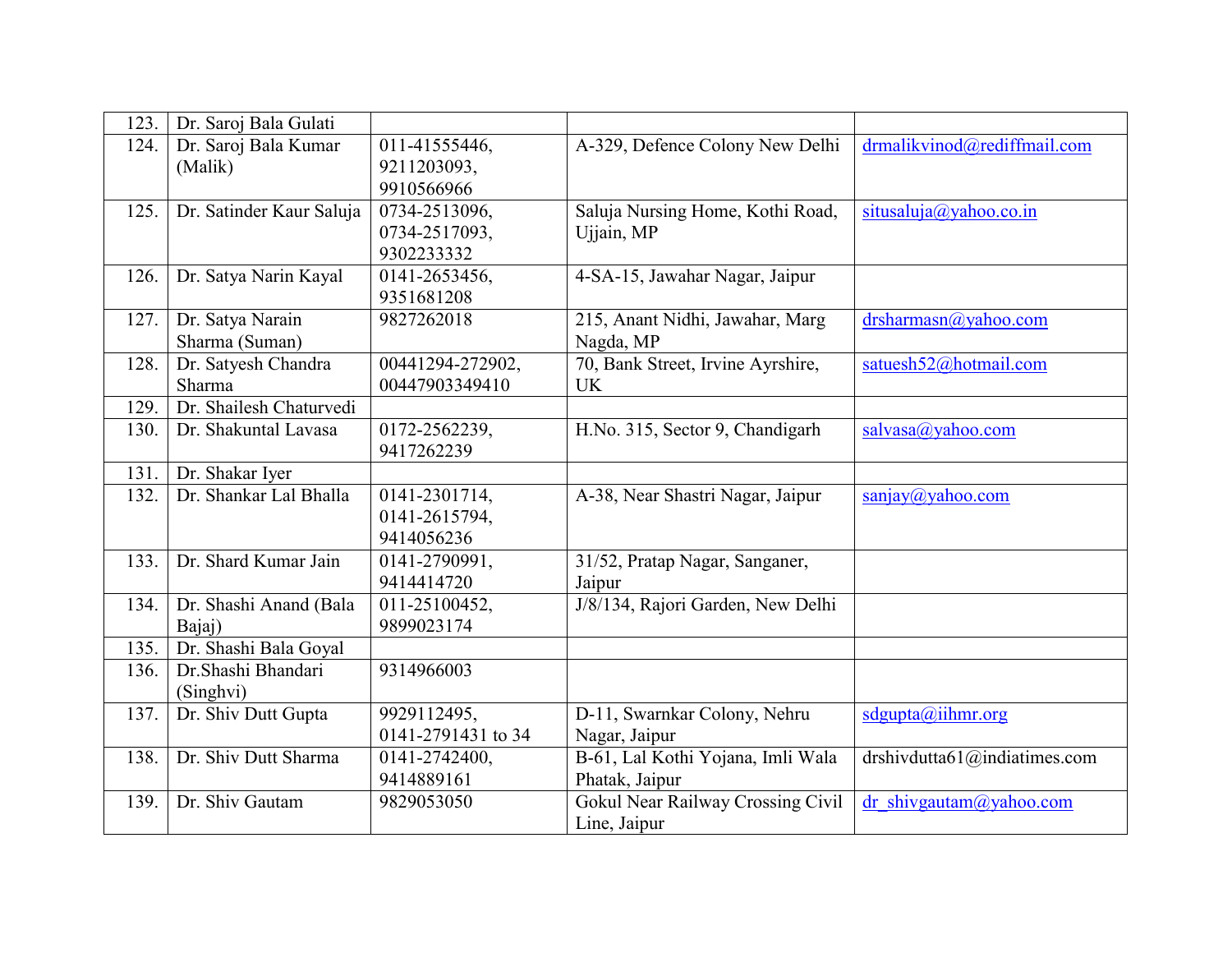| 140. | Dr. Shiv Kumar Sharma | 0129-2261384, | 1018, Sector 19, Faridabad,                 |                              |
|------|-----------------------|---------------|---------------------------------------------|------------------------------|
|      |                       | 2222437.      | Haryana                                     |                              |
|      |                       | 9868670936    |                                             |                              |
| 141. | Dr. Shiv Kumar Sharma |               |                                             | shachi6@aol.com              |
| 142. | Dr. Shiv Shankar      | 01464-220159, | Shiv Shankar Sharma, Rest House             |                              |
|      | Sharma                | 9414427549    | Road, Rajgarh, Alwar                        |                              |
| 143. | Dr. Shri Gopal        | 01432-244114, | 20 Geeta Colony College Road,               |                              |
|      | Maheshwari            | 9414238767    | Tonk                                        |                              |
|      |                       |               | Katla Bazar P.O. Naraina, Jaipur            |                              |
| 144. | Dr. Shri Nath Tambi   | 0141-2630588, | Old Ram Garh Road, Opp. Hotel               | shikhatambi@yahoo.co.in      |
|      |                       | 9414070769    | Holiday In, Amer Road, Jaipur               |                              |
| 145. | Dr. Shayam Sharan     |               | Udaipur                                     | sstambi@yahoo.com            |
|      | Tambi                 |               |                                             |                              |
| 146. | Dr. Shayam Singh      | 0141-2379662, | Kachawa House, Bihind Niros                 | shyamkachhawaha7@yahoo.co.in |
|      | Kachhawaha            | 9414279841    | Restaurent, Arvind Marg, M.I.               |                              |
|      |                       |               | Road, Jaipur                                |                              |
| 147. | Dr. Shayama Sharma    |               |                                             |                              |
| 148. | Dr. Subodh Agarwal    | 0144-2360144, | $\overline{1/20}$ , Aravali Vihar, Alwar    |                              |
|      |                       | 9414270299    |                                             |                              |
| 149. | Dr. Sudha Rani        | 01262-72816,  | Kothi No. 657, Sector -14, Rohtak,          | drsudhachhabra@gmail.com     |
|      | Choudhary (Chhabra)   | 9812129333    | Haryana                                     |                              |
| 150. | Dr. Sumer Kumar       | 0291-2433662, | C-17 Shastri Nagar, Jodhpur                 | sumerklodha@yahoo.com        |
|      | Lodha                 | 9314717177    |                                             |                              |
| 151. | Dr. Surendra Kumar    | 0141-2785068, | 53/25, V.T. Road, Mansarover,               |                              |
|      | Bardar                | 9414775012    | Jaipur                                      |                              |
| 152. | Dr. Surendra Kumar    | 0145-2629450, | 81, L.I.C. Colony 1 <sup>st</sup> Lane Opp. | skaprachi@yahoo.co.in        |
|      | Agarwal               | 94144003085   | Hotel Aram Ana Sagar Circular               |                              |
|      |                       |               | Road, Viashali Nagar, Ajmer                 |                              |
| 153. | Dr. Surendra Kumar    | 0141-2521289, | C-336, Hans Marg, Malviya Nagar,            |                              |
|      | Kala                  | 9829084126    | Jaipur                                      |                              |
| 154. | Dr. Surendra Kumar    |               |                                             |                              |
|      | Maru                  |               |                                             |                              |
| 155. | Dr. Sushama Sharma    | 0141-2300607, | B-11 Major Shaitan Singh Colony,            |                              |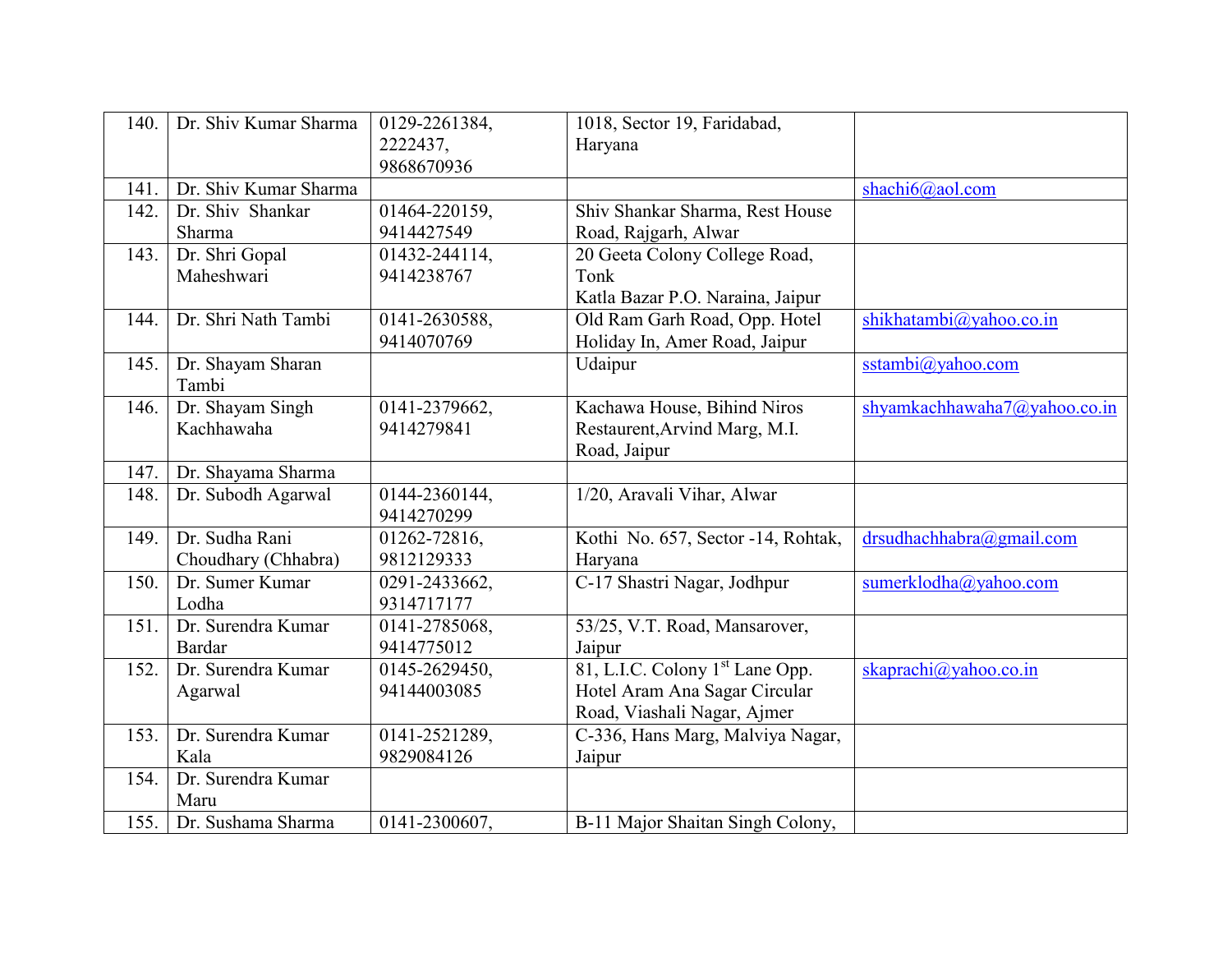|      |                      | 9829469409     | Shatri Nagar, Jaipur                  |                                    |
|------|----------------------|----------------|---------------------------------------|------------------------------------|
| 156. | Dr. Sushil Kumar     | 0141-2601769,  | Govt. Hospital, Deeg, Bhartpur        |                                    |
|      | Sharma               | 9414715962     | A-60, Janta Colony, Jaipur            |                                    |
| 157. | Dr. Sushila Saharan  | 0141-2229593,  | 90, Suraj Nagar, (East), Civil Lines, | dr sushilasaharan $2005$ @yahoo.co |
|      | (Godara)             | 9413088861     | Jaipur                                | $\underline{m}$                    |
| 158. | Dr. Sushila Jain     | 9414010433,    | Meratwal Market, Pali Bazar,          |                                    |
|      | (Sankhla)            | 9828149749     | Beawar, Ajmer, Rajasthan              |                                    |
| 159. | Dr. Syed Munir Ahmed |                |                                       |                                    |
|      | Naqvi                |                |                                       |                                    |
| 160. | Dr. Udai Krishan     | 0141-2655877,  | 5-CHA-3, Jawahar Nagar, Jaipur        | $uk.$ purohit@gmail.com            |
|      | Purohit              | 9829115055     |                                       | ukpurohit@gmail.com                |
| 161. | Dr. Uma Chhaddha     |                |                                       |                                    |
| 162. | Dr. Umarao Singh     |                |                                       |                                    |
|      | Kataria              |                |                                       |                                    |
| 163. | Dr. Urmila Bareja    | 0141-41354708, | B-4/137, Safderganj Enclave, New      | urmilbareja@hotmail.com            |
|      | (Choudahry           | 9910990097     | Delhi                                 |                                    |
| 164. | Dr. Usha Acharya     | 0141-2360379,  | 11, Vevekanand Road, C-Scheme,        | ushaacharya@ymail.com              |
|      |                      | 2360369,       | Jaipur                                |                                    |
|      |                      | 9829060379     |                                       |                                    |
| 165. | Dr. Usha Agarwal     |                |                                       |                                    |
| 166. | Dr. Usha Gupta       | 0744-2471160,  | 10/12 Malviya Nagar, Jaipur           | guptaphysiology@yahoo.co.in        |
|      | (Ramteke)            | 9799392260     | 1/1 Medical College Campus, Kota      |                                    |
| 167. | Dr. Usha Mathur      |                |                                       |                                    |
| 168. | Dr. Usha Mujoo       |                |                                       |                                    |
| 169. | Dr. Uttra Deshmukg   | 07366-242382,  | Guru Prasad Nursing Home, 42,         |                                    |
|      | (Laghate)            | 9826246885     | Jawahar Marg, Nagda, M.P.             |                                    |
| 170. | Dr. Veena Acharya    | 9829051176     | D-712, Park Avenue Road Malviya       | acharyaveea@yahoo.com              |
|      |                      |                | Nagar, Jaipur                         |                                    |
| 171. | Dr. Veena Vinayak    |                | Nir Moh, 18, Sandgrove, celadon       | venv123@aol.com                    |
|      | (Bhalla)             |                | village, Sunderland, co tyne and      |                                    |
|      |                      |                | wear, UK                              |                                    |
| 172. | Dr. Veena Dutta      | 0141-5106717,  | K-3, Kehawav Path Ashok Nagar,        |                                    |
|      | (Bhardawaj)          | 9414235216     | C Scheme, Jaipur                      |                                    |